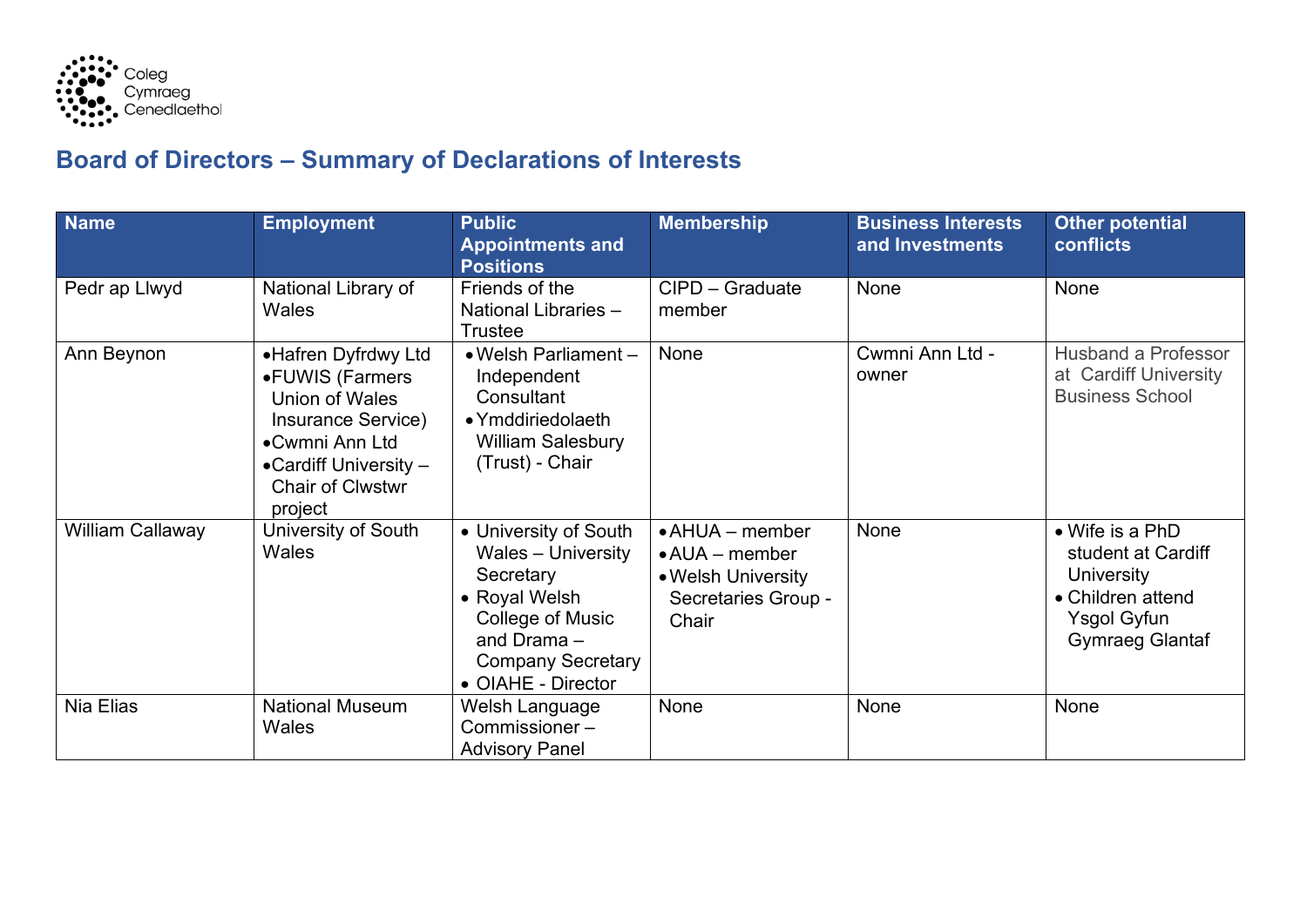| <b>Name</b>        | <b>Employment</b>                                  | <b>Public</b><br><b>Appointments and</b><br><b>Positions</b>                                                                                                                                                                                                                                                           | <b>Membership</b>                                                                                                              | <b>Business Interests</b><br>and Investments | <b>Other potential</b><br><b>conflicts</b>                                |
|--------------------|----------------------------------------------------|------------------------------------------------------------------------------------------------------------------------------------------------------------------------------------------------------------------------------------------------------------------------------------------------------------------------|--------------------------------------------------------------------------------------------------------------------------------|----------------------------------------------|---------------------------------------------------------------------------|
| <b>Rhys Evans</b>  | <b>BBC Wales</b>                                   | • Cluster Management<br>Board - Steering<br><b>Board Member</b><br>• National Broadcast<br><b>Archive Management</b><br>Board - Steering<br><b>Board Member</b><br>· Welsh Political<br>Archive Board -<br><b>Advisory Board</b><br>Member                                                                             | • The Welsh<br>Academy - personal<br>membership                                                                                | None                                         | None                                                                      |
| <b>Meri Huws</b>   | None                                               | • Aberystwyth<br>University Council -<br>Vice-Chair<br>• Shelter Cymru -<br>Board member<br><b>.</b> Wales Community<br>Health Councils -<br>Board member<br>$\bullet$ VTCT $-$ Board<br>member<br>• Welsh Government<br><b>Health and Social</b><br><b>Care Audit and Risk</b><br>Committee-<br>Independent<br>member | $\bullet$ Labour Party $-$<br>member<br>• Carmarthenshire<br><b>County Strategy</b><br>Forum for the Welsh<br>Language - Chair | None                                         | None                                                                      |
| Anwen Jones        | Aberystwyth<br>University                          | National Library of<br><b>Wales - Trustee</b>                                                                                                                                                                                                                                                                          | None                                                                                                                           | Self-catering<br>accommodation<br>owner      | None                                                                      |
| Gwilym Dyfri Jones | University of Wales:<br><b>Trinity Saint David</b> | Mentrau Creadigol<br>Cymru - Director                                                                                                                                                                                                                                                                                  | <b>Ceredigion Public</b><br><b>Services Board</b>                                                                              | None                                         | Daughter, student in<br>Department of Welsh,<br><b>Cardiff University</b> |